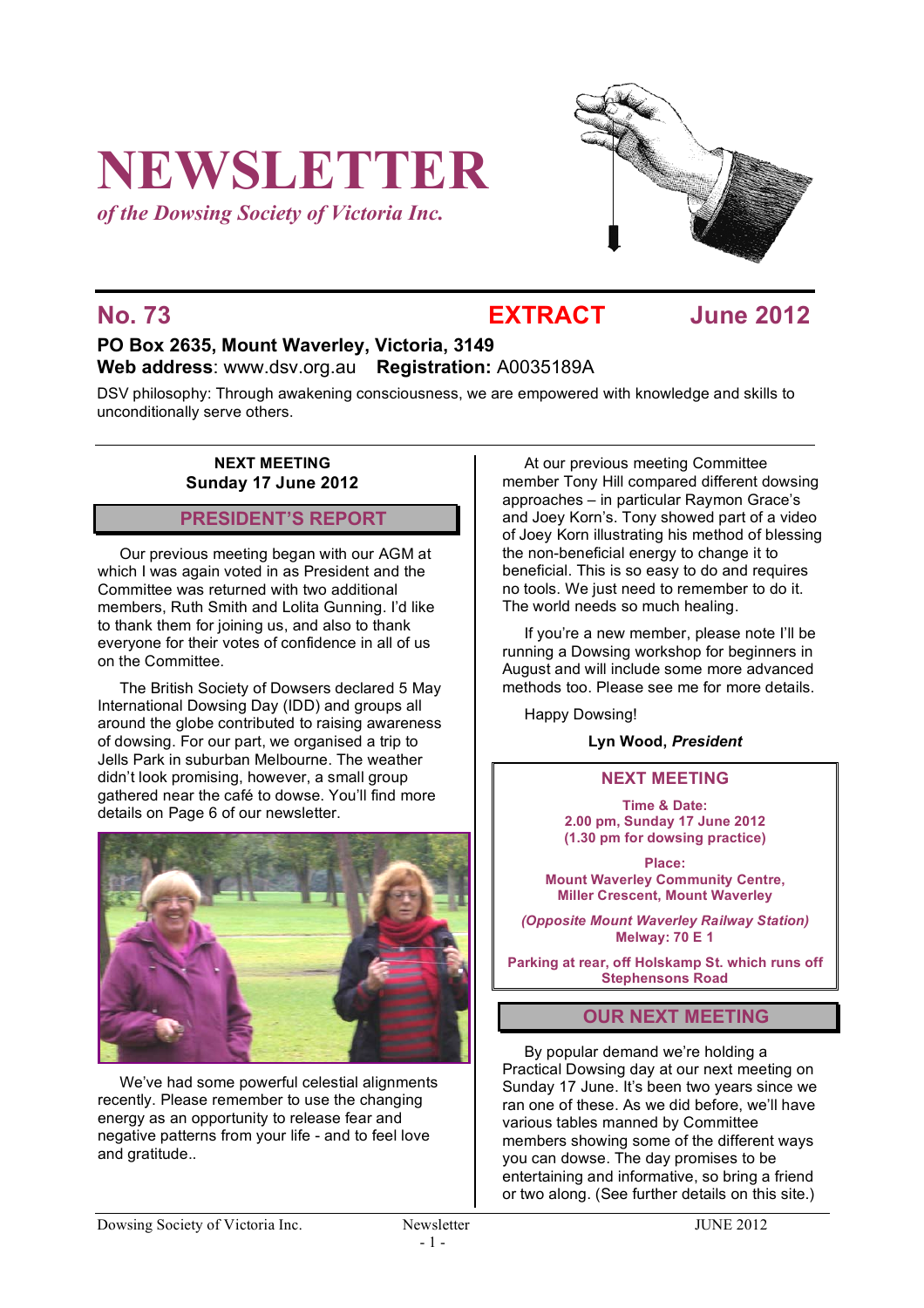#### **Core Connections Treatment Services Dr Kathryn Piggott BHSc Chinese Medicine,** Acupuncture & Herbs AACMA, CMRB Shop 2, 1569 Burwood Hwy, Tecoma, 3160 T: (03) 9754 6860 M: 0406 412 602 Email: chinesemedicine @coreconnections.com.au www.coreconnections.com.au

# **OUR LAST MEETING**

At our AGM meeting on 15 April, Tony Hill, DSV Committee Member and resident physicist and sound expert, presented on "Approaches to Dowsing Influenced by Joey Korn, Raymon Grace and other dowsing investigators".



*Tony Hill*

The recording of Tony's presentation will be available at the DSV shop from June. It's another CD that is sure to be very popular!

# **DOWSING JOURNEYS**

*Developed from two interviews by DSV Member, Bernadette Hogan, as part of a new segment.*

**Lolita Gunning** - I was introduced to dowsing through a study course with the Inner Peace Movement. We learnt to dowse answers using our body to go forward for a "Yes" and backwards for "No". We also learnt to allow our fingers to tap.

I decided to learn dowsing in the 1980s. I had the belief that the answers really are within us, that there is so much more to life than is obvious and that we are connected to all energy.

Just as Tony Hill confirmed with his demonstration using the "Flower of Life" in his talk in April at the DSV meeting.



**Crystal Essences** 0412 441344 www.universalsoulworks.com

Creative Sound, Music Therapy

**With Mary Ward** 5 Wattlebird Way Healesville Vic 3777 PO Box 657 Healesville Vic 3777 Phone: (03) 5962 6973 or 0411 485 098 Email: maryjward@bigpond.com  $puresound33$ essences@bigpond.com www.puresoundessences.com

**Margaret Crutch** - I was introduced to dowsing many years ago through some Pranic Healing friends. I heard that Eric Dowsett was organising a workshop in Kew.

I used dowsing intermittently until I attended some dowsing workshops. I also started to read about dowsing and felt more confident when I saw other people using it.



*Margaret Crutch*

I also watched DVDs by Eric Dowsett and Raymon Grace who is an inspiration. It was when I started to use it for space and house clearing that my confidence increased. Now I use dowsing regularly when I'm doing Pranic Healing. I check to see that chakras are balanced, and to confirm whether I need to do more clearing or energy balancing before I finish with a client. And, as a naturopath I check for remedies for my patients.

*Phone: Margaret Crutch, Healer (03) 9808 4868 Email: margcrutch@bigpond.com*